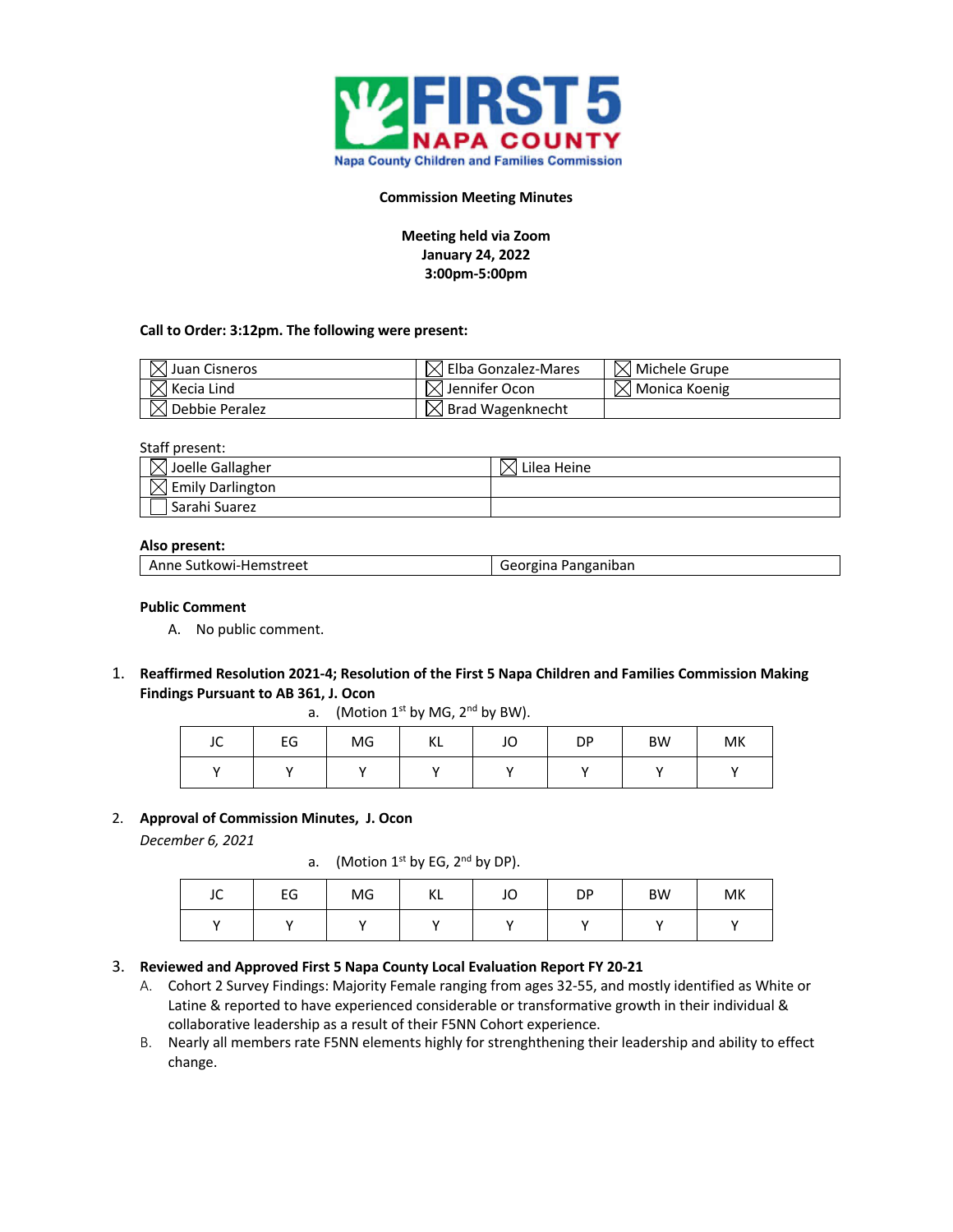- C. Rainbow Action Network 2020-2021: Original design found that LGBTQ parents were in need of visibility/support, safety and connections. RAN's goals are to improve visibility, safety, and connections, as well as achieve system/policy and organization level changes and promote international intersectionality.
- D. Quality Counts Highlights 2020-2021: Trauma Responsive Practices for Early Childhood Providers have been provided, including a 3-part bilingual Training.
- E. Survey Results from the Trauma Responsive Practices trainings show that childcare providers that participated plan to implement new things for the children in their care, including breathing exercises, yoga, communication and support for children's needs.

| $\sim$<br>JU | EG | MG | VI.<br>nь | JO | DP | <b>BW</b> | MK |
|--------------|----|----|-----------|----|----|-----------|----|
|              |    |    |           |    |    |           |    |

# a. (Motion  $1^{st}$  by EG,  $2^{nd}$  by MG).

## 4. **Presentaion of 2nd Quarter Financials FY 21-22, J. Gallagher**

A. Income and Expenses are normal, a budget adjustment of \$60,000 moved from salaries to contractual was approved at the last meeting will be reflected at the next quarterly presentation. a. (Motion  $1^{st}$  by KL,  $2^{nd}$  by JC).

| $\sim$<br>JU | EG | MG      | $\mathcal{U}$<br>NL. | JU | DP | <b>BW</b> | МK |
|--------------|----|---------|----------------------|----|----|-----------|----|
|              |    | $\cdot$ |                      |    |    |           |    |

# 5. **Review and Approve Contracts, E. Darlington**

A. Contract approved with Nadiyah Taylor and Tarah Fleming for the amont of \$11,625 for the facilitation of workshop series for the Napa county Quality Counts Consortium, Director's Rountable and Family Child Care Providers.

a. (Motion  $1^{st}$  by MG,  $2^{nd}$  by EG).

| JC | EG | MG | ΚL | JO | DP | BW | MK |
|----|----|----|----|----|----|----|----|
|    |    |    |    |    |    |    |    |

B. Contracts approved with Nadiyah Taylor and Tarah Fleming for the amount of \$9,000.00 for the facilitation of workshop series for the Napa County Home Visitation Collaborative.

a. (Motion  $1^{st}$  by MG,  $2^{nd}$  by DP).

| JC | EG | MG | IZ I<br>n. | JO | DP | <b>BW</b> | MK |
|----|----|----|------------|----|----|-----------|----|
|    |    |    |            |    |    |           |    |

C. Contratcs approved for. Ramya Krishna, Polly Yu, and Jennifer Ventura for the amount of \$6,000.00 for facilitation of Coaching Reflective Circles for Region 1 HUB Coaches.

a. (Motion  $1^{st}$  by MG,  $2^{nd}$  by EG).

| $\sim$<br>JĆ | EG | MG | KL | JO | DP | <b>BW</b> | MK |
|--------------|----|----|----|----|----|-----------|----|
|              |    |    |    |    |    |           |    |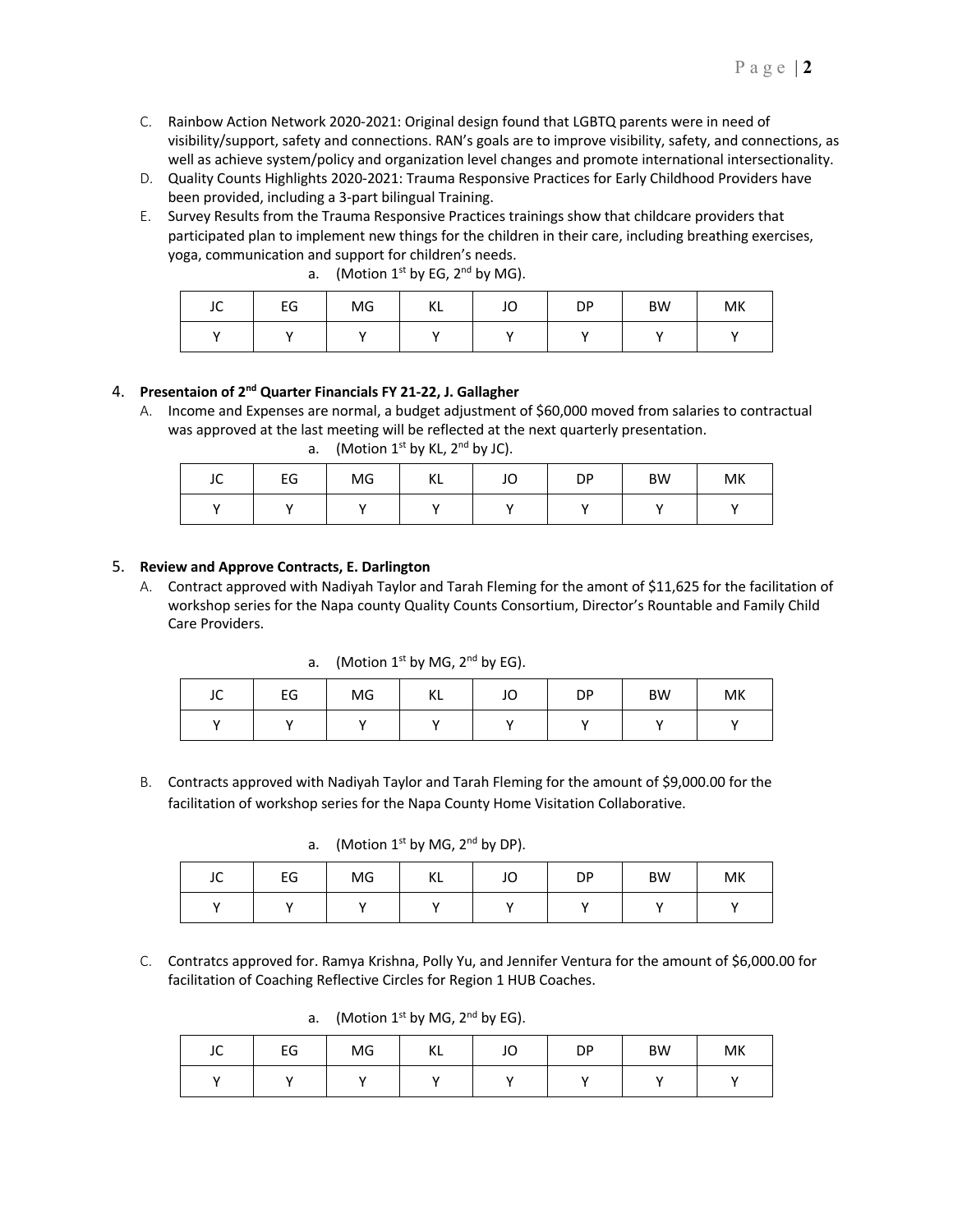# 6. **Fiscal, J. Ocon**

A. Approval of Budget Adjustment FY 21-22 to reallocate \$172,625.00 from 54805 Community Grants to 52490 Other Professional Services, establishing appropriations to pay services provided by the above contracts.

| JC | EG | MG | ΚL | JO                   | DP | <b>BW</b> | MK |
|----|----|----|----|----------------------|----|-----------|----|
|    |    |    |    | $\ddot{\phantom{1}}$ |    |           |    |

a. (Motion  $1^{st}$  by BW,  $2^{nd}$  by JC).

## 7. **Approval of recommendation for Monica Koenig's reappointment to First 5 Napa Commission, J. Ocon**

a. (Motion  $1^{st}$  by MG,  $2^{nd}$  by DP).

| JC | rr<br>tч | MG | IZ I<br>NL | JC | DΡ | <b>BW</b> | МK        |
|----|----------|----|------------|----|----|-----------|-----------|
|    |          |    |            |    |    |           | ABSTAINED |

- 8. **Reviewed and Approved First 5 2022 Policy & Advocacy Platform, J. Gallagher**
	- A. The Platform allows for a broad framework of collective and collaborative policy and advocacy on behalf of children 0-5 and their families, who live and/or work in Napa County.
	- B. Goal: Parents/Caregivers are resilient, self-relient, have social connections and can access support in times of crisis. They understand child development and can parent positively with confidence.
		- a. (Motion  $1^{st}$  by JC,  $2^{nd}$  by KL).

| $\sim$<br>JU | EG | MG | KL | JO | DP | BW | MK |
|--------------|----|----|----|----|----|----|----|
| . .          |    |    |    |    |    |    |    |

# 9. **Approved Executive Committee's recommendation to add 2 weeks COVID sick leave for First 5 Staff for term December 1, 2021- June 30, 2022, J. Ocon**

a. (Motion  $1<sup>st</sup>$  by MG,  $2<sup>nd</sup>$  by BW).

| $\sim$<br>ᄮ | EG | MG | M<br>NL. | $\overline{\phantom{a}}$<br>JU | DP | <b>BW</b> | MK |
|-------------|----|----|----------|--------------------------------|----|-----------|----|
| $\cdot$     |    |    | . .      |                                |    |           |    |

## 10. **Approved Resolution 2022-1, to establish a regular meeting time, J. Ocon**

A. **Change Executive Committee meeting day/time to the 2nd Wednesday of each month at 2:00 PM.** 

| JC | EG  | MG | ΚL | JO | DP | <b>BW</b> | MK |
|----|-----|----|----|----|----|-----------|----|
|    | . . |    |    |    |    |           |    |

a. (Motion  $1^{st}$  by KL,  $2^{nd}$  by DP).